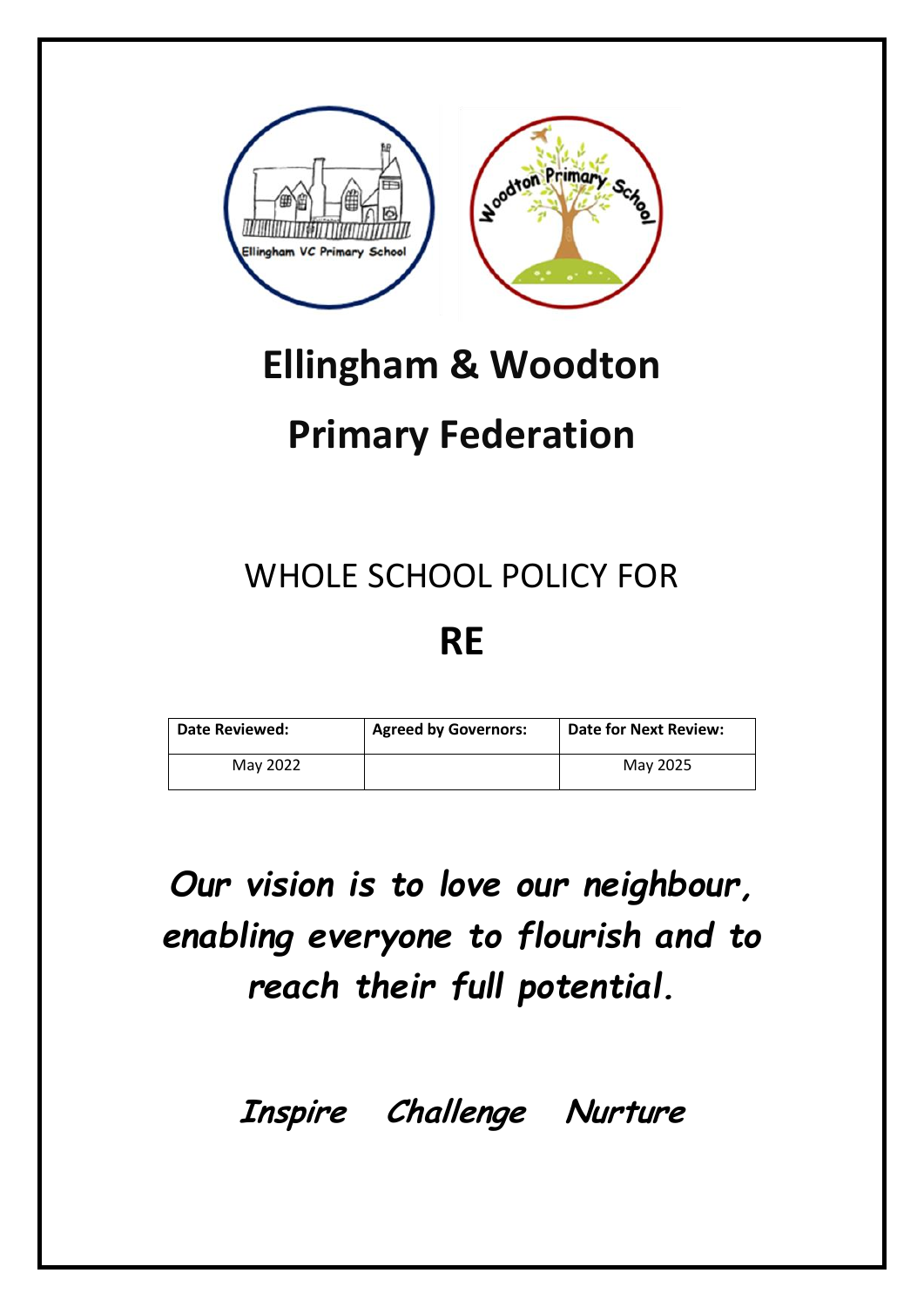#### **Introduction**

Ellingham is a Church of England voluntary controlled school, which preserves and develops its religious character in accordance with the principles of the Church of England and in partnership with the Church at parish and diocesan level. Although Woodton is a Community School, it has close links with the local church and retains the Vision, Ethos and Values as at Ellingham.

#### **Statutory Requirements for the Provision of RE**

*The primary legislation passed with regard to RE between 1944 and 1993 was consolidated by The Education Act 1996 and the School Standards and Framework Act 1998. Circular 1/94 and the subsequent revision of this guidance in 2019 Religious Education in English Schools: Non-Statutory Guidance 2010 offered an interpretation of the legislation.*

*RE must be provided for all registered pupils in full time education except those withdrawn at their parents' request.*

#### *The Purpose of RE*

*RE will enable pupils' religious literacy. This means that pupils will have the ability to hold balanced and well-informed conversations about religions and worldviews. Pupils will be able to make sense of religion and world views around them and begin to understand the complex world in which they live. RE is primarily about enabling pupils to become freethinking, critical participants in public discourse, who can make informed judgments about matters of belief, which shape the global landscape.*

#### *Aims*

- *To know about and understand a range of religious and non-religious worldviews by learning to see these through the lenses of theology, philosophy and human and social science*
- *To express ideas and insights about the nature, significance and impact of religious and non-religious worldviews through a multi-disciplinary approach.*
- *To gain and deploy skills rooted in theology, philosophy and human and social science engaging critically with religious and non-religious worldviews*

*Pupils progress will be assessed in relation to the purpose and aims of the subject. The primary concern is how well pupils are able to hold balanced and well-informed conversations about religions and worldviews.*

*RE supports the aims of the school curriculum which is balanced and broadly based.* 

*Our School vision is to "Love our neighbour". RE supports and informs our vision, thus enabling everyone to flourish and to reach their full potential.*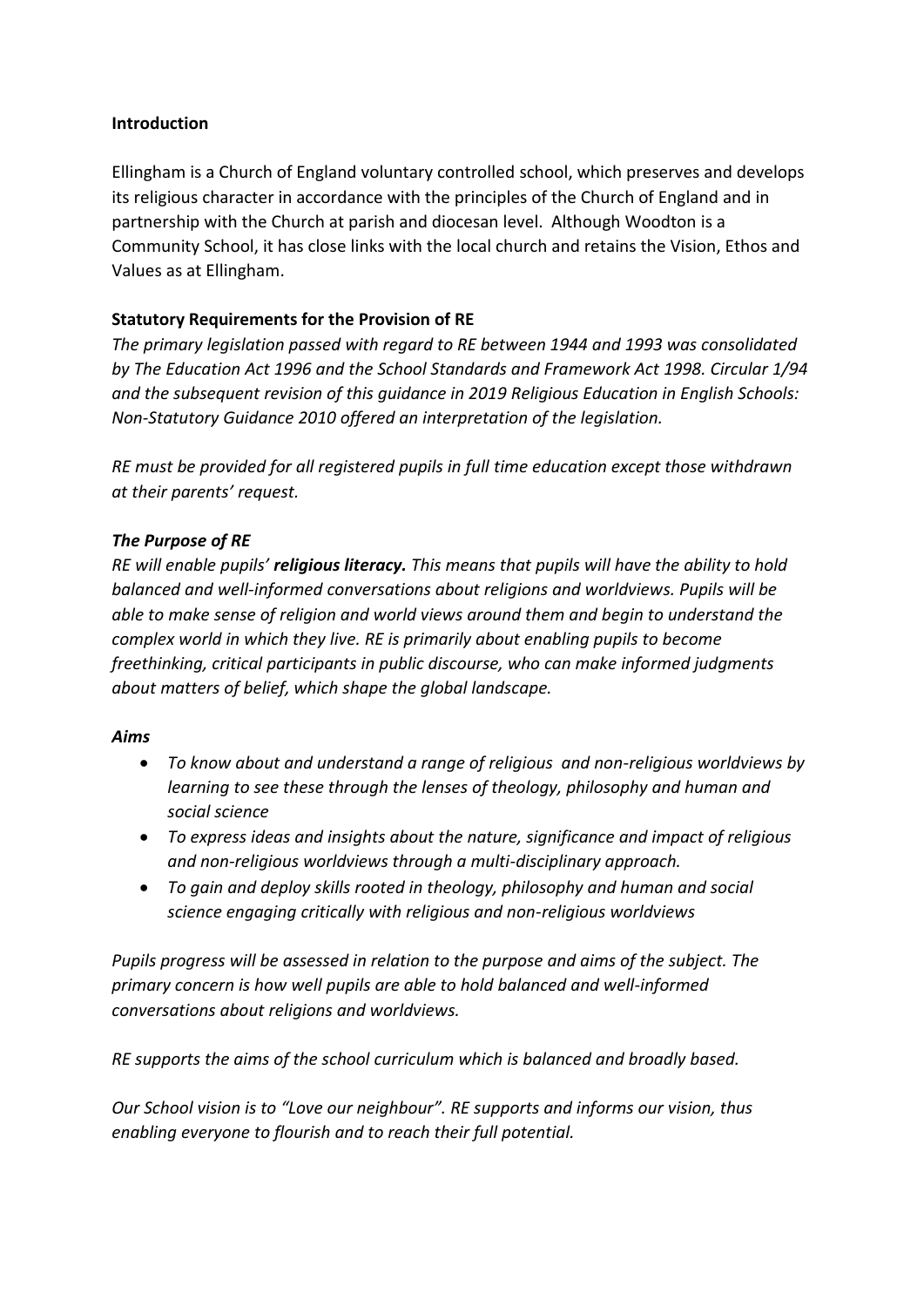#### **Teaching**

Religious education at Ellingham VC and Woodton Primary Federation follows the guidance and recommendations of the Norfolk Agreed Syllabus 2019. The RE curriculum is taught through discrete skill-based lessons weekly. Teaching is planned using an enquiry question focus as a stimulus for developing the children's knowledge and understanding. Over the course of each school year, five or six enquiry questions are taught.

We plan and teach each of our enquiry questions units using a 5-stage enquiry based cycle of *Engage/Enquire/ Explore /Evaluate/ Express, as recommended by the Norfolk Agreed Syllabus 2019.*

#### **An enquiry-based approach for RE**

- **Engage** Stage 1: The new enquiry is introduced by exploring the conceptual focus and core question.
- **Enquire** Stage 2: The enquiry is co-constructed with the pupils whilst staying within the parameters of the learning outcomes.
- **Explore** Stage 3: Pupils enquire into the core question through the suggested core knowledge.
- **Evaluate** Stage 4: Pupils respond to, analyse and evaluate their understanding of the core question.
- **Express** Stage 5: Pupils express the knowledge and understanding they have gained to answer the key question, with an opportunity (if appropriate) for the teacher to assess if pupils have met the age-related expectations.

Enquiry questions are carefully chosen to ensure that our RE curriculum provides teaching and learning that encompasses skills development in the three disciplines of RE outlined in the Norfolk Agreed Syllabus, (Theology, Philosophy and Human Social Science)

*The teaching of RE will balance three disciplinary lenses in order for pupils to become more religiously literate.*

#### *The Lens of Thinking through Believing (Theology)*

*This is about asking questions that believers would ask. It examines where beliefs come from, how they have changed over time, how they are applied differently in different contexts and how they relate to each other.*

#### *The Lens of Thinking through Thinking (Philosophy)*

*This is about asking questions that thinkers would ask. It is about finding out how and whether things make sense. It deals with questions of morality and ethics. It takes seriously questions about reality, knowledge and existence.*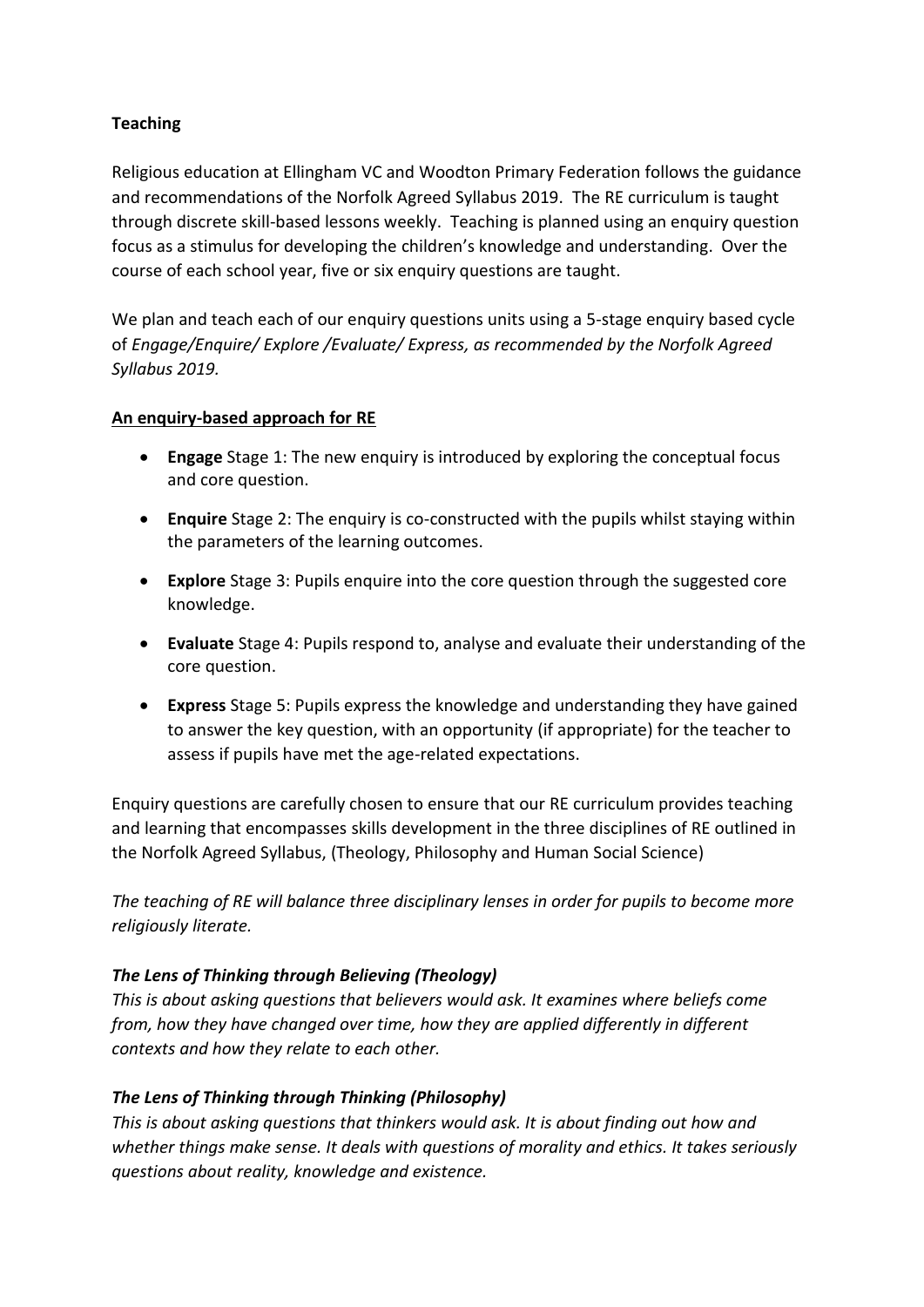#### *The Lens of Thinking through Living (Human/Social Science)*

*This is about asking questions about how thinking and believing affects people and their lives. It explores the diverse ways in which people practice their beliefs, both now and in the past. It engages with the impact of beliefs on individuals, communities and societies.*

We use a range of teaching strategies to ensure learning is challenging and relevant including the use of art, music, drama, thinking skills, artefacts and stories. We value real, multi -sensory experiences to support our children's learning whenever possible.

Where possible we want our pupils to have opportunities to encounter local faith communities through visits to local places of worship or visits from members of local faith communities. We provide opportunities for the children to develop their knowledge, beliefs and spirituality through active involvement. For example in preparations for religious festivals such as Easter and Christmas, with Carol services and Nativity performances.

#### **Whole School Faith Days**

We follow a 3-year cycle for our termly whole school faith days. Each Faith Day within the two-year cycle focuses on a specific Religion/Worldview. During a two year cycle the following Faiths and worldviews are studied: Christianity, Judaism, Islam, Hinduism, Buddhism and Sikhism.

#### **Entitlement and Inclusion - EAL, SEN, More Able**

All children are entitled to access a broad and balanced curriculum at an appropriate level. Teachers include a range of teaching styles and groupings to allow all children to make progress. Every child should be given opportunity to develop their skills independently and in groups, enhancing their own confidence and self–esteem.

#### **Assessment and Recording**

Assessment is regarded as a vital part of teaching and learning and is a continuous process. It is the responsibility of the class teacher to assess all pupils in their class. We assess the children in order to ensure that they make good progress in RE and to plan future work.

Pupils are assessed in terms of how they are making progress in relation to their religious knowledge and understanding and their skills to analyse, interpret and evaluate what they have learnt.

Pupils are assessed using the Diocesan age-related expectations. This is done in a variety of ways such as written activities, role-play, art work, oral discussion. We assess the children's progress in the three disciplines of RE – Theology, Philosophy and Human and Social Sciences. (See attached example).

Assessment using the age-related expectations are completed once per term. During each year the children will be assessed in each of the 3 disciplines, Theology/Philosophy/Human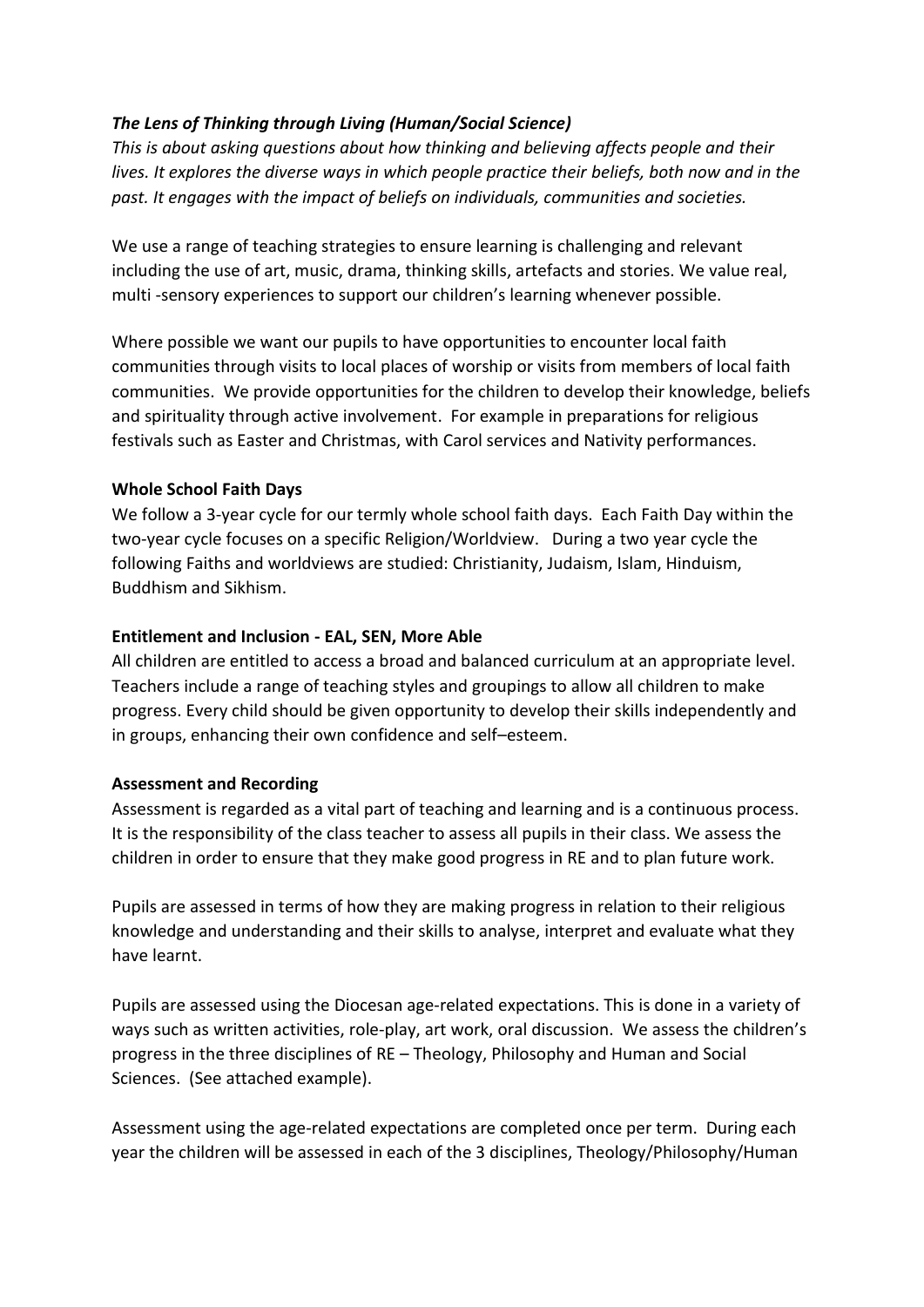and Social Science. Children are assessed to see if they are working below, above or at the expected year group.

Children's progress in RE is shared with parents annually through parents evenings and annuals school reports.

#### **Monitoring and Review**

The whole staff, led by the subject leader, is responsible for monitoring the standard of the children's work. The co-ordinator will monitor RE provision and standards within the schools through observation, looking at work, talking to children and reviewing the curriculum with staff.

The RE co-ordinator, under the direction of the Head teacher, is responsible for this policy, its implementation and review. The Governing Board will ensure that monitoring procedures are in place.

This policy is will be reviewed by the RE co-ordinator every three years.

#### **The Right of Withdrawal from Religious Education**

*A parent or pupil may request:*

- *That their child be wholly or partly excused from receiving RE given in accordance with the agreed syllabus.*
- *That a pupil who is wholly or partly excused from receiving RE provided by the school may receive RE of the kind desired by the parent elsewhere, provided that it will not interfere with the attendance of the pupil on any day except at the beginning or end of a school day.*
- *That a pupil who is wholly or partly excused from receiving RE provided by the school may receive RE of the kind desired by the parent on the school premises provided that it does not entail any expenditure by the responsible authority.*

Ellingham VC and Woodton Primary Federation wish to be an inclusive community but recognise that parents, of course, have the legal right to withdraw their children from religious education on the grounds of conscience. However, the right of withdrawal does not extend to other areas of the curriculum when, as may happen on occasion, spontaneous questions on religious matters are raised by pupils or there are issues related to religion that arise in other subjects such as history or citizenship.

We would ask any parent considering this to contact the Head Teacher to discuss any concerns about the policy, provision and practise of Religious Education at Ellingham VC and Woodton Primary Federation. Presently all class teachers are involved in RE teaching, but the schools recognise any teacher's right to withdraw on the grounds of conscience.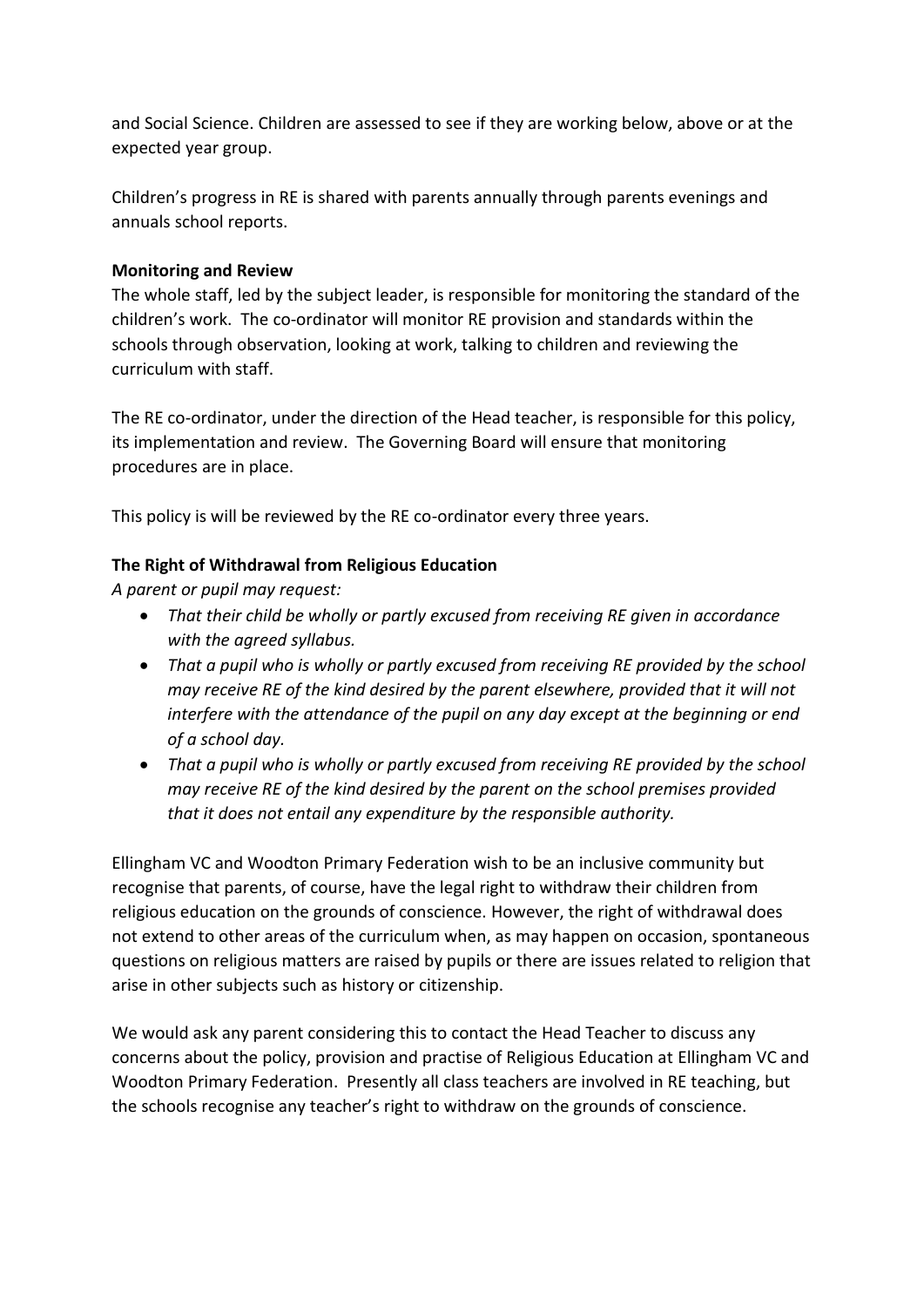#### **Managing the right of withdrawal**

- Ellingham VC and Woodton Primary Federation will ensure that parents who want to withdraw their children from RE are aware of the RE syllabus and that it is relevant to all pupils and respects their own personal beliefs.
- Parents should be made aware of its learning objectives and what is covered in the RE curriculum and should be given the opportunity to discuss this, if they wish.
- The schools may also wish to review such a request each year, in discussion with the parents.
- The use of the right to withdraw should be at the instigation of parents, and it should be made clear whether it is from the whole of the subject or specific parts of it. No reasons need be given.
- Parents have the right to choose whether or not to withdraw their child from RE without influence from the schools, although the schools should ensure that parents or carers are informed of this right and are aware of the educational objectives and content of the RE syllabus. In this way, parents can make an informed decision.
- Where parents have requested that their child is withdrawn, their right must be respected.
- If pupils are withdrawn from RE, the schools have a duty to supervise them, though not to provide additional teaching or to incur extra cost. Pupils will usually remain on school premises.
- Where a pupil has been withdrawn, the law provides for alternative arrangements to be made for RE of the kind the parent wants the pupil to receive. This RE could be provided at the schools in question, or the pupil could be sent to another school where suitable RE is provided if this is reasonably convenient.
- If neither approach is practicable, outside arrangements can be made to provide the pupil with the kind of RE that the parent wants, and the pupil may be withdrawn from school for a reasonable period of time to allow them to attend this external RE.
- Outside arrangements for RE are allowed as long as the LA is satisfied that any interference with the pupil's attendance at school resulting from the withdrawal will affect only the start or end of a school session.

#### **Role of RE Leader**

- To keep the RE policy under regular review.
- To have oversight of the RE curriculum and keep up to date with local and national changes
- To maintain and build priorities set by the school.
- To monitor, review and update resources.
- To monitor pupil progress and achievement
- To develop links with the Church and Diocese.
- To support teachers in developing their strengths in teaching RE, including planning, arranging and delivering CPD as appropriate